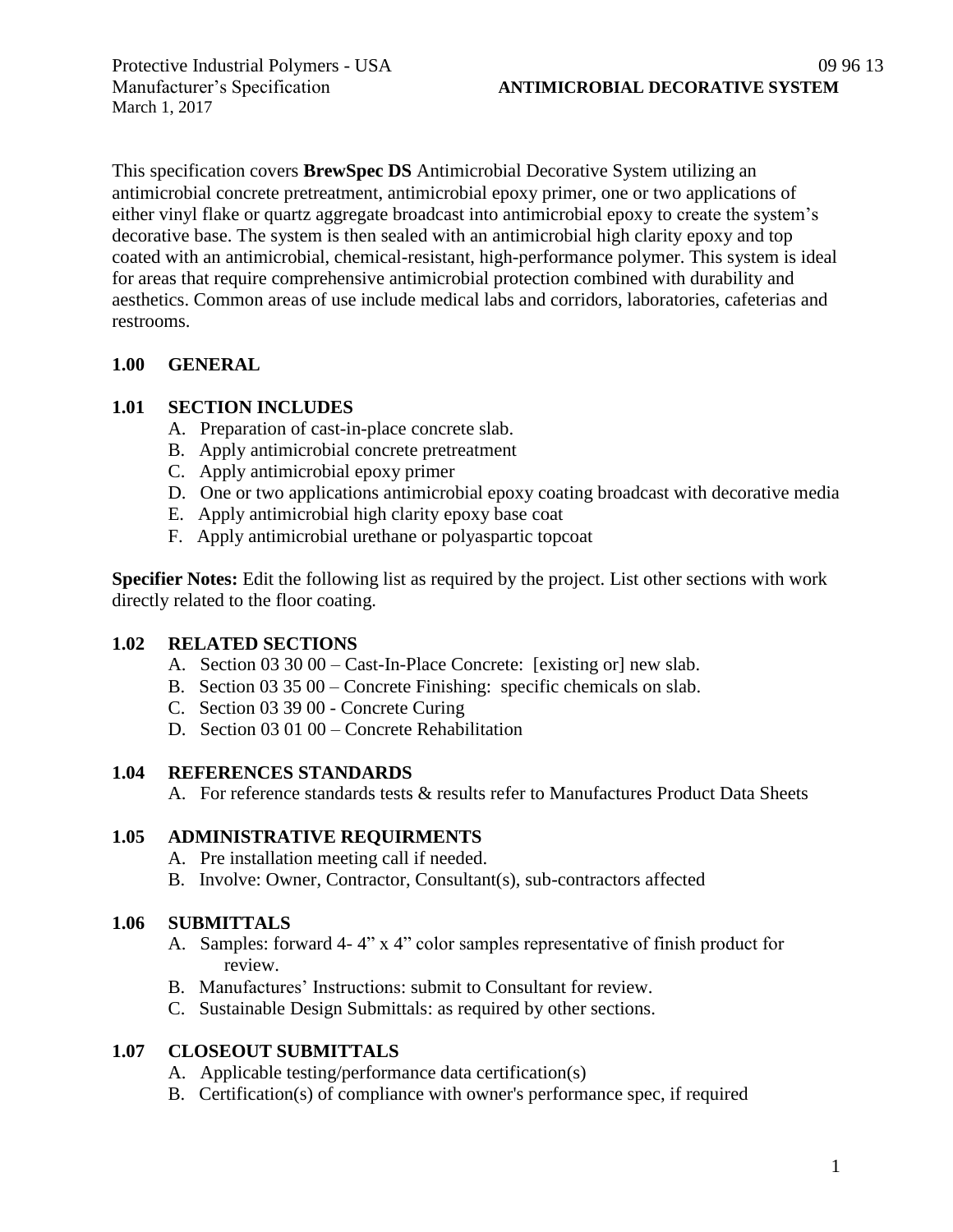- C. Cleaning, care and maintenance instructions
- D. Material warranty information

#### **1.08 QUALITY ASSURANCE**

- A. Regulatory Agency Sustainability Approvals
- B. Applicator: Use applicator experienced in application of specified materials for a minimum of [5] [Five] years on projects of similar size and complexity. Provide list of completed projects including project name and location, name of architect, name of material manufacturer, and approximate quantity of materials applied.
- C. Applicator's Personnel: Employ only persons trained for application of specified materials.

#### **1.09 DELIVERY, STORAGE, AND HANDLING**

- A. Delivery: Deliver materials to site in manufacturer's original, unopened containers and packaging, with labels clearly identifying product name, manufacturer, batch or lot number, and date of manufacture. Do not store in direct sunlight or high heat conditions.
- B. Packaging Waste Management
- C. Storage:
	- 1. Store materials in accordance with manufacturer's instructions.
	- 2. Keep containers sealed until ready for use.
	- 3. Do not subject material to excessive heat or freezing; do not apply material that has been subjected to excessive heat or freezing. Material subjected to excessive heat or freezing shall be separated from inventory and destroyed by mixing all three components. The solid reacted product shall be disposed of in environmentally sound and regulatory compliant manner.
	- 4. Shelf life: 1 year after date of manufacture, in unopened containers, under normal conditions.
- D. Handling: Protect materials during handling and application to prevent damage or contamination.
- E. Condition materials for use to  $65^{\circ}F 75^{\circ}F (18^{\circ}C 24^{\circ}C)$  for 24 hours prior to application.

### **1.11 SITE CONDITIONS**

- A. Ambient Conditions
	- 1. Do not apply materials if floor or air temperature is below  $65^{\circ}F(18^{\circ}C)$ .
	- 2. Do not apply materials if relative humidity is above 85 percent or within 5º of dew point at time of application.
- B. Existing Conditions
	- 1. Utilities, including electric, water, heat and finished lighting to be supplied by General Contractor.
	- 2. Maintain room temperature between  $65^{\circ}F 75^{\circ}F (18^{\circ}C 24^{\circ}C)$  for 48 hours before, during and 48 hours after installation, or until cured.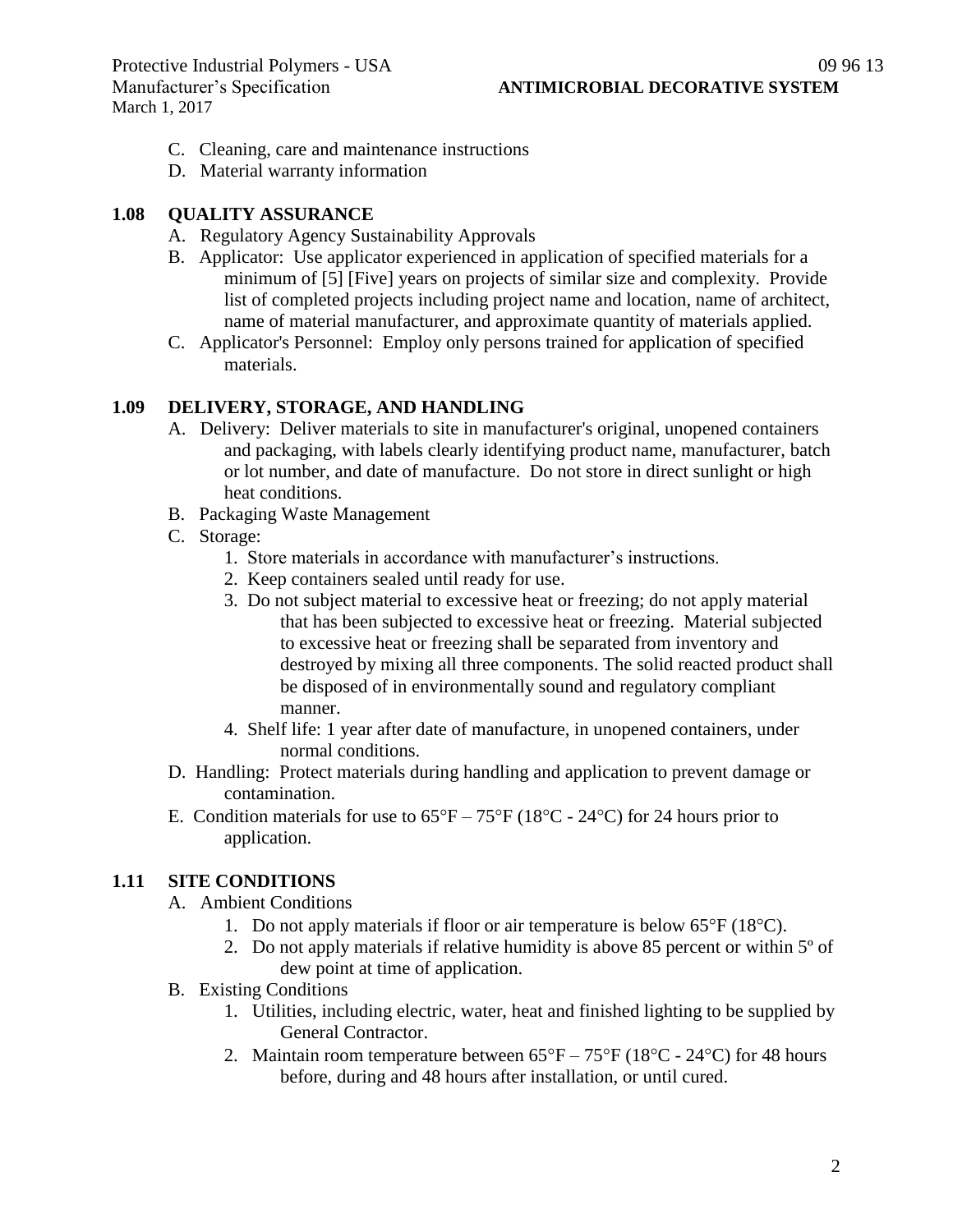- 3. At the time of application ensure the minimum substrate temperature is above 60 $\degree$ F (15 $\degree$ C) and the substrate temperature is 5 $\degree$ F (3 $\degree$ C) above the measured dew point at the time of application.
- 4. Erect suitable barriers and post legible signs at points of entry to prevent traffic and trades from entering the work area during application and cure period of the floor.
- 5. Protection of finished floor from damage by subsequent trades shall be the responsibility of the General Contractor.

## **1.12 MANUFACTURER WARRANTY**

- A. Provide warranty covering materials for a period of [1] [one] year after date of installation
- B. Installer to provide suitable warranty covering workmanship

## **2.00 PRODUCTS**

### **2.01 MANUFACTURER**

- A. Protective Industrial Polymers [www.protectpoly.com](http://www.protectpoly.com/) (866) 361-3331
- B. 7875 Bliss Parkway, North Ridgeville, Ohio 44039

### **2.02 MATERIALS**

- A. Protect AM-PT Antimicrobial Concrete Pretreatment
- B. Protect 1000 AM Antimicrobial Epoxy Coating with Decorative Media Broadcast(s)
- D. Protect 1000AM HC Antimicrobial High Clarity Epoxy Coating
- E. Protect 2100 AM or Protect 4300 AM Antimicrobial Topcoat

### **2.03 QUALITY CONTROL**

- A. Tests and Inspections: as required by Manufacturer.
- B. Non-Conforming Work: remove immediately and dispose off site.
- C. Coordination of Other Tests and Inspections

### **3.00 EXECUTION**

### **3.01 APPLICATOR**

A. Must be a recognized contractor of Protective Industrial Polymers

### **3.02 EXAMINATION**

- A. Substrate:
	- 1. Free of curing membranes, silicate surface hardener, paint, or sealer and be structurally sound.
	- 2. If you suspect concrete has been treated or sealed, proceed with complete removal process.
	- 3. Consult your PIP representative for further instruction if silicate hardeners or membranes have been utilized.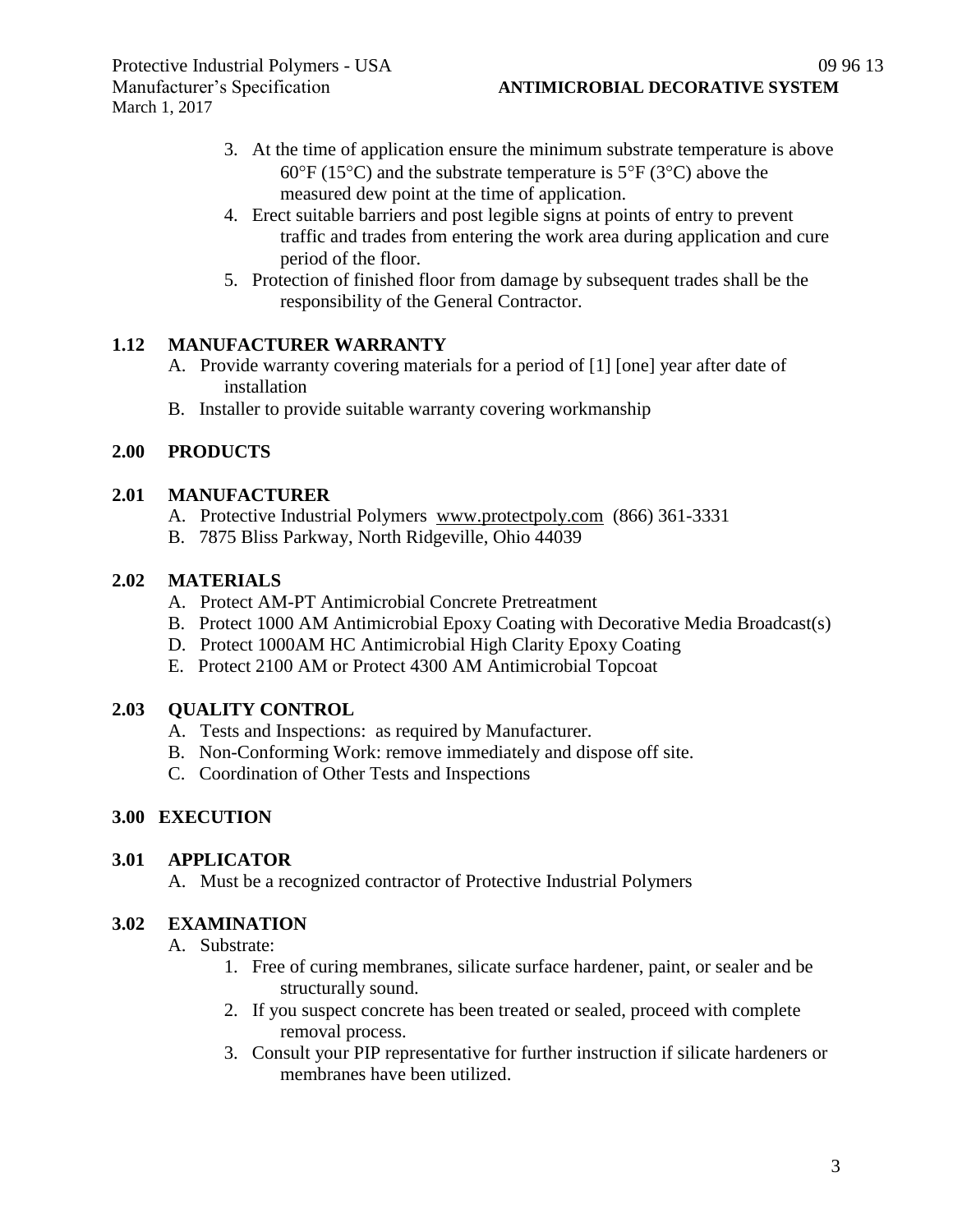## B. Moisture:

- 1. The relative humidity of the concrete substrate shall be less than 75% (using ASTM F2170).
- C. Vapor / Contamination:
	- 1. Testing for MVT does not guarantee against future problems.
	- 2. If there is no known vapor barrier or the vapor barrier is inadequate, there is an elevated risk of bond failure.
	- 3. Other factors including the migration of oils, chemicals, excessive salts, or Alkali Silica Reaction (ASR) from the concrete from may also elevate the risk of adhesion difficulties.
	- 4. Consult your PIP representative for approved mitigation treatments.
- D. Temperature:
	- 1. During the application and cure of the coating, the substrate temperature, material temperature and room conditions must be maintained between 18˚C (65˚F) and 32˚C (90˚F).
- E. Humidity:
	- 1. Relative Humidity (RH) should be limited to 30-80%.
	- 2. DO NOT apply coatings unless the surface temperature is more than five degree over the dew point.

### **3.03 PREPARATION**

- A. Remove surface dirt, grease, oil, and contaminates by detergent scrubbing and rinse with clean (clear) water.
- B. Mechanical Preparation: Blasting or grinding the surface is the preferred method of preparation.
- C. The success of industrial diamond grinding as a concrete preparation method will vary depending on technique and the hardness of the concrete.

# **3.04 JOINTS**

- A. All non moving joints (control joints) may be filled with a semi-rigid joint compound such as Protect AM JF-Epoxy or Protect AM JF-Polyurea.
- B. Construction joints may need to be re-built and re-cut depending on conditions.
- C. Isolation or expansion joints should be left uncoated.

### **3.05 MIXING**

- A. Mix material in appropriate vessel as stated in the product's corresponding Technical Data Sheet.
- B. Mix material as directed in the product's corresponding Technical Data Sheet.

### **3.06 APPLICATION EQUIPMENT**

- A. Protective equipment and clothing as called for in the MSDS
- B. Jiffy® Mixer Blade model ES
- C. Clean container for mixing material
- D. Low speed high torque drill motor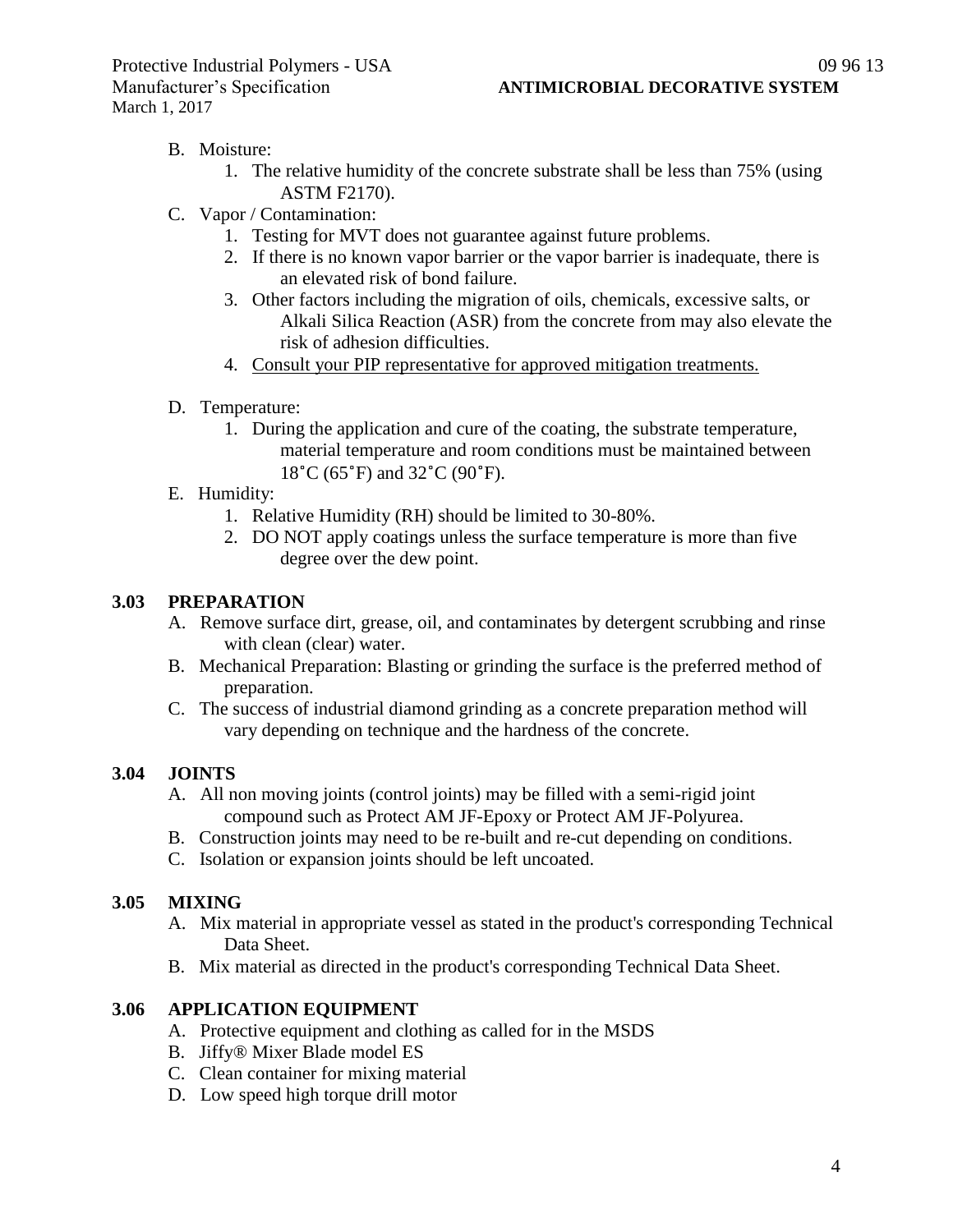- E. High quality short nap roller covers  $\frac{1}{4} \frac{3}{8}$  inch nap
- F. Application squeegee
- G. High pressure airless sprayer

#### **3.07 APPLICATION**

- A. Protect AM-PT Anti-Microbial Concrete Pretreatment
	- 1. Dampen concrete with water by using the same sprayer set up and technique used to apply the AM-PT as seen below. Do not puddle water. Apply AM-PT with a high pressure airless sprayer using a 0.17 ‐ 0.19" degree fan tip within 15 minutes of dampening the concrete for best results. Position the spray tip approximately 8"‐10" (200‐300mm) from the concrete surface, using an overlapping spray pattern. Apply at a rate of 200 sq. ft per gallon (5 SM/L by applying in two passes applying the second pass immediately after the first has penetrated the surface (normally 5 to 20 minutes). DO NOT ALLOW TO DRY. Apply the second application at 90° to the first (cross shape). Completely saturate the substrate but DO NOT PUDDLE. Use a clean broom to distribute ALL puddles immediately.
- B. Protect 1000-AM Anti-Microbial Epoxy Primer
	- 1. Apply the properly mixed primer to the treated concrete substrate using a notched squeegee and level uniformly with a non shed 3/8" roller.
	- 2. Leaving the material sit in the pail longer than 10 minutes will result in an increase of viscosity and reduce leveling properties.
- C. Protect 1000-AM Antimicrobial Epoxy Basecoat
	- 1. Apply the properly mixed basecoat to the primed substrate using a notched squeegee and level uniformly with a non shed 3/8" roller.
- D. Decorative Flake or Decorative Broadcast
	- 1. Broadcast flakes or Quartz to even saturation into the wet basecoat leaving no bare or wet spots.
	- 2. An optional second broadcast may be done into a second application of epoxy basecoat applied over the first broadcast of flakes or quartz.
	- 3. Leaving the material sit in the pail longer than 10 minutes will result in an increase of viscosity and reduce leveling properties.
- E. Protect 1000AM HC Antimicrobial High Clarity Epoxy Basecoat
	- 1. Apply the properly mixed basecoat to the decorative broadcast using a flat squeegee and level uniformly with a non shed 3/8" roller.
- F. Protect 2100-AM OR Protect 4300 AM Antimicrobial Topcoat
	- 1. Protect 2100-AM -Apply the properly mixed antimicrobial topcoat by pan rolling only with a 3/8" non shed roller.
	- Protect 4300- AM apply with a notched squeegee and level uniformly with a non shed 3/8" roller.
		- 1. Leaving the material sit in the pail longer than 10 minutes will result in an increase of viscosity and reduce leveling properties.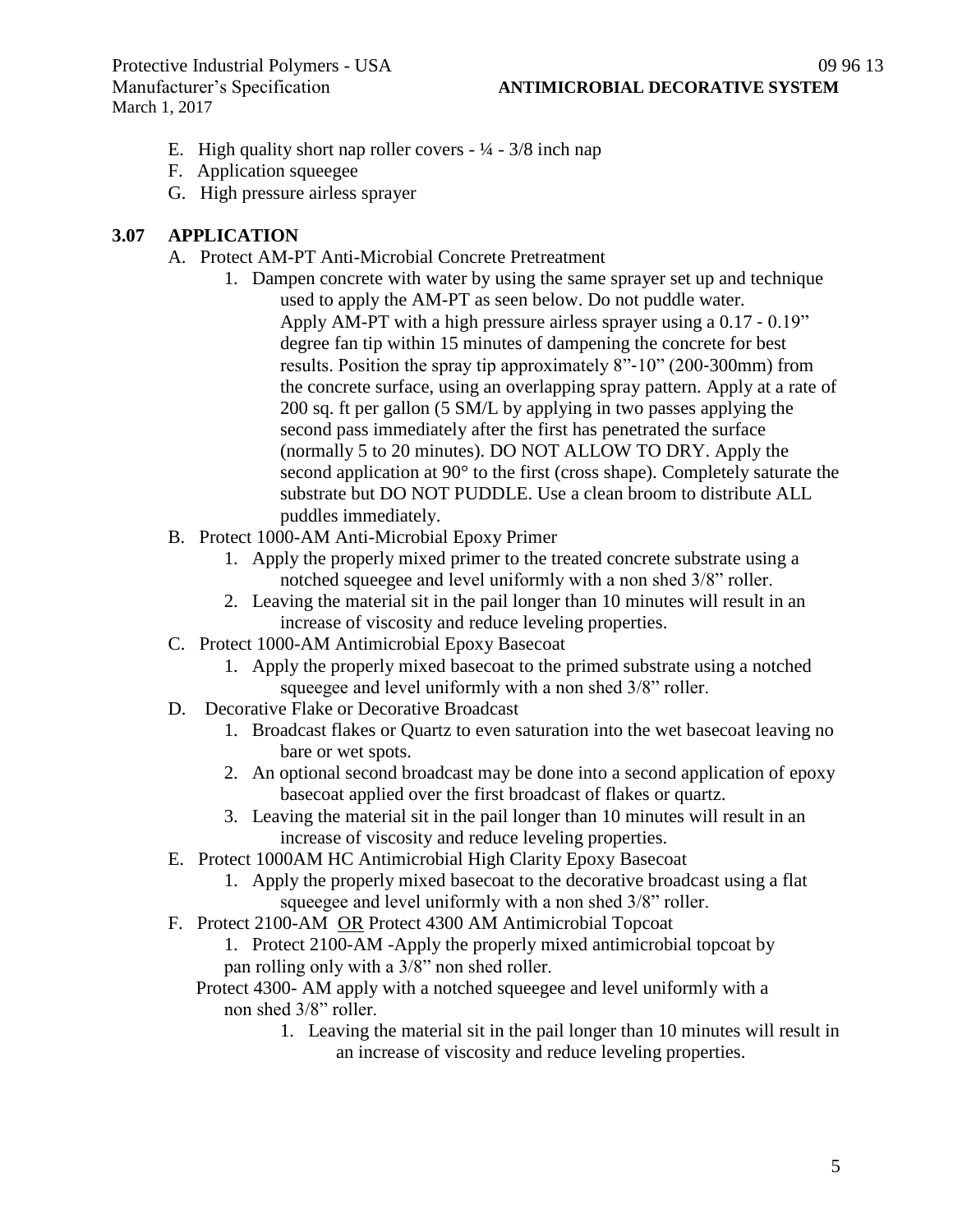- 2. Tolerances:
	- 1. InhibiCrobe DS: 75-95 mils

#### **3.08 SPEADING RATE**

- A. Pre-treatment the degree of porosity in the concrete will greatly affect coverage rates. Typical consumption rate for pre-treatment is 200SF/gal).
- B. Epoxy Primer –is applied 8 mils (200 SF/gal).
	- 1. The best practice is to measure and grid the floor to be sure of consistent application rate.
- C. Epoxy Basecoat –is applied at 10-15 mils (107-160 SF/gal).
	- 1. The best practice is to measure and grid the floor to be sure of consistent application rate.
- D. Decorative Broadcast
	- 1. Decorative Flakes- consumption is typically 12 lbs/100SF per broadcast
	- 2. Decorative Quartz- consumption is typically 0.75 lbs/SF per broadcast
- E. Epoxy Basecoat –is applied at 15 mils (107 SF/gal).
	- 1. The best practice is to measure and grid the floor to be sure of consistent application rate.
- F. Topcoat
	- 1. Protect 2100 AM is applied at 3.5-6 mils (267-458 SF/gal).
	- 2. Protect 4300 AM is applied at 10 mils (160 SF/gal).
		- 1. The best practice is to measure and grid the floor to be sure of consistent application rate.

### **3.09 CURING**

- A. Allow the coating to cure (dry) for a minimum 24 hours after application at 24˚C (75˚F) and 50% RH before opening the floor to light traffic, allow more time for low temperatures and higher humidity or for heavier traffic.
- B. Full coating properties mat take up to 7 days to develop.

### **3.10 REPAIR**

A. Repair gouges, chip outs, and scratches as soon as possible to prevent moisture and chemical under cutting and permanent damage to the floor coating.

### **3.11 RECOAT**

- A. Refer to appropriate product's Technical Data Sheet for recoat timetables and allowable recoat parameters as presented by the manufacturer.
- B. If the re-coat window has expired, the prior cured coating surface must be sanded with 100 grit sand paper or sanding screen installed on a swing-type floor buffer.
- C. Sand to a uniform dulled surface.
- D. Remove all sanding debris with a vacuum and damp mop.
- E. Scrub with detergent and rinse with clean (clear) water.
- F. Surface must be dry before recoating.

### **3.12 SITE QUALITY CONTROL**

A. Site Tests and Inspections: per manufacturer's guidelines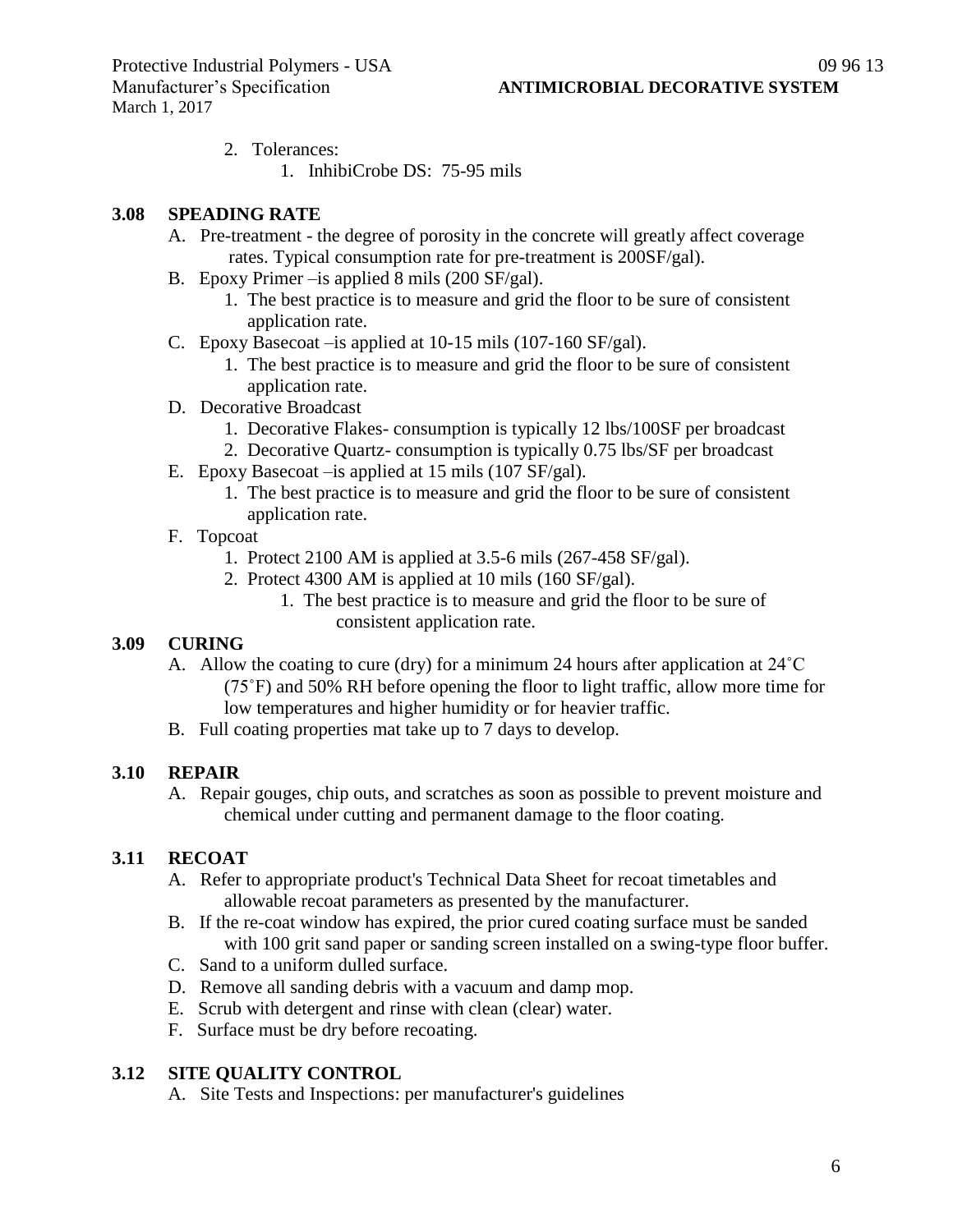B. Non-Conforming Work: remove immediately and dispose off site

#### **3.13 ADJUSTING**

A. Permitted only upon manufacturer's approval in writing

#### **3.14 CLEANING**

- A. Remove masking, draping, and other protection from adjacent surfaces.
- B. Remove remaining materials and debris from job site and dispose of them according with local rules and regulations. Leave area in clean condition free of debris.

#### **3.15 CLOSEOUT ACTIVITIES**

- A. Notify manufacturer of completion of installation
- B. Forward operation and maintenance data to owner/owner's rep
- C. Forward effective warranty date and information to owner/owner's rep

#### **3.16 PROTECTION**

- A. Pointed items or heavy items dropped on the floor may cause chipping or concrete pop out damage.
- B. Plasticizer migration from rubber tires can permanently stain the floor coating.
- C. If a rubber tire is planned to set on the floor for a long period of time, place a piece of acrylic sheet between the tire and the floor to prevent tire staining.
- D. Rubber burns from quick stops and starts from lift trucks can heat the coating to its softening point causing permanent damage and marking.

### **3.17 MAINTENANCE**

- A. Allow floor coating to cure at least one week before cleaning by mechanical means (IE: sweeper, scrubber, disc buffer).
- B. Increased life of the floor will be seen with proper maintenance and will help maintain a fresh appearance of your new Protective Industrial Polymers floor.
- C. Regularly sweep to avoid ground in dirt and grit which can quickly dull the finish, decreasing the life of the coating.
- D. Spills should be removed quickly as certain chemicals may stain and can permanently damage the finish.
- E. Only soft nylon brushes or white pads should be used on your new floor coating. Premature loss of gloss can be caused by hard abrasive bristle Polypropylene (Tynex®) brushes.
- F. Heavy objects dragged across the surface will scratch all floor coatings. Avoid gouging or scratching the surface.